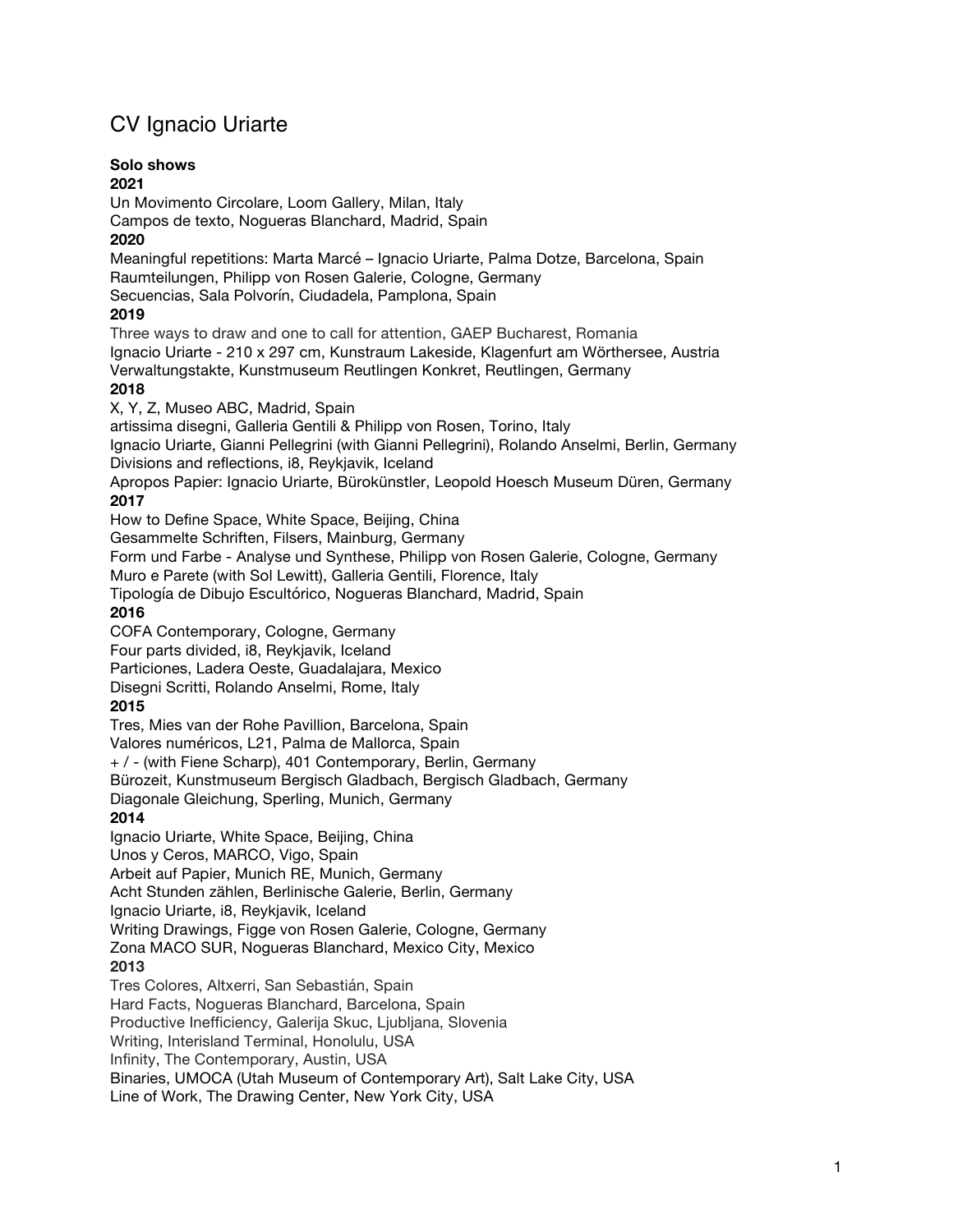## **2012**

Fold Fluctuation, Louis 21, Palma de Mallorca, Spain Arbeitsraum, DAZ (Deutsches Architekturzentrum), Berlin, Germany ASDFGHJKLÖ, ABC (Art Berlin Contemporary), Berlin, Germany Líneas Generales, Et Hall, Barcelona, Spain Generative Klang- und Zeichenkunst, Sametitled, Berlin, Germany Sequential Drawings, Galleria Gentili, Prato, Italy Arbeitsrhythmus, Figge von Rosen Galerie, Berlin, Germany WORKS, Centre d'Art La Panera, Lleida, Spain **2011** Rotation 2, Ruler Space, Helsinki, Finland Quatre sets de geometria i un full de paper, Arts Santa Mónica, Barcelona, Spain WORKS, Sala Rekalde, Bilbao, Spain Preferiría no hacerlo, Casa del Lago, Mexico City, Mexico Ignacio Uriarte, Licovny Salon, Celje, Slovenia Letters and Numbers, Sariev Gallery, Plovdiv, Bulgaria Puntos expansivos, Espacio Marte, Mexico City, Mexico **2010** Ignacio Uriarte, i8, Reykjavik, Iceland

Auf dem Papier, Kunstverein Arnsberg, Arnsberg, Germany

Aufzählungen und Abrisse, Vierter Stock, Berlin, Germany

60 Sekunden, Lichthaus Arnsberg, Arnsberg, Germany

The invention of letters, PICA Perth Institute of Contemporary Arts, Perth, Australia

Typologies, Galerie Feinkost, Berlin, Germany

The history of the typewriter recited by Michael Winslow, Nogueras Blanchard, Barcelona, Spain **2009**

The Michael Winslow typewriter experience, Art Positions, Art Basel Miami Beach, USA I am making art (with Wilfredo Prieto), Taka Ishii gallery, Tokyo & Kyoto, Japan

Trabajos sobre (el) papel, La Fábrica Galería, Madrid, Spain

9 to 5, Galerie Feinkost, Berlin, Germany

#### **2008**

Incidental arrangements (with Wolfgang Berkowski), Galleria Gentili, Prato, Italy Trabajos en serie, Huarte Centro de arte, Pamplona, Spain

Tan sencillo como una línea ó un círculo, Laboratorio 987, MUSAC, Leon, Spain

Atasco de papel (with Enrique Radigales), Casa Encendida, Madrid, Spain

Alfa & Omega, Capella de Sant Roc, Valls, Spain

### **2007**

About lines and circles, Nogueras Blanchard, Barcelona, Spain O debuxo por diante, CGAC, Santiago de Compostela, Spain **2005**

Lo que pasa cuando dejas la oficina para dedicarte al arte, Casa Soler i Palet, Terrassa, Spain Out of office, Damenundherren E.V., Düsseldorf, Germany

### **Group shows**

**2021**

The Domino Effect 2, GAEP gallery, Bukarest, Romania

Kein Tag ohne Linie. Werke aus der Sammlung Marli Hoppe-Ritter, Museum Ritter, Waldenbuch, Germany

Works on Paper, Galila's collection, Musée Juif de Belgique, Brussels, Belgium

Turno de réplica. Construcción/Composición, Museo Patio Herreriano, Valladolid, Spain All that is solid..., Galerie Georg Nothelfer, Berlin, Germany

A game on orderless and orderliness, 201 space, Nali Patio, Sanlitun, Beijing, China

Una historia del arte reciente (1960-2020) Colecciones DKV y Fundación Juan March, Museo de Arte Abstracto Español, Cuenca, Spain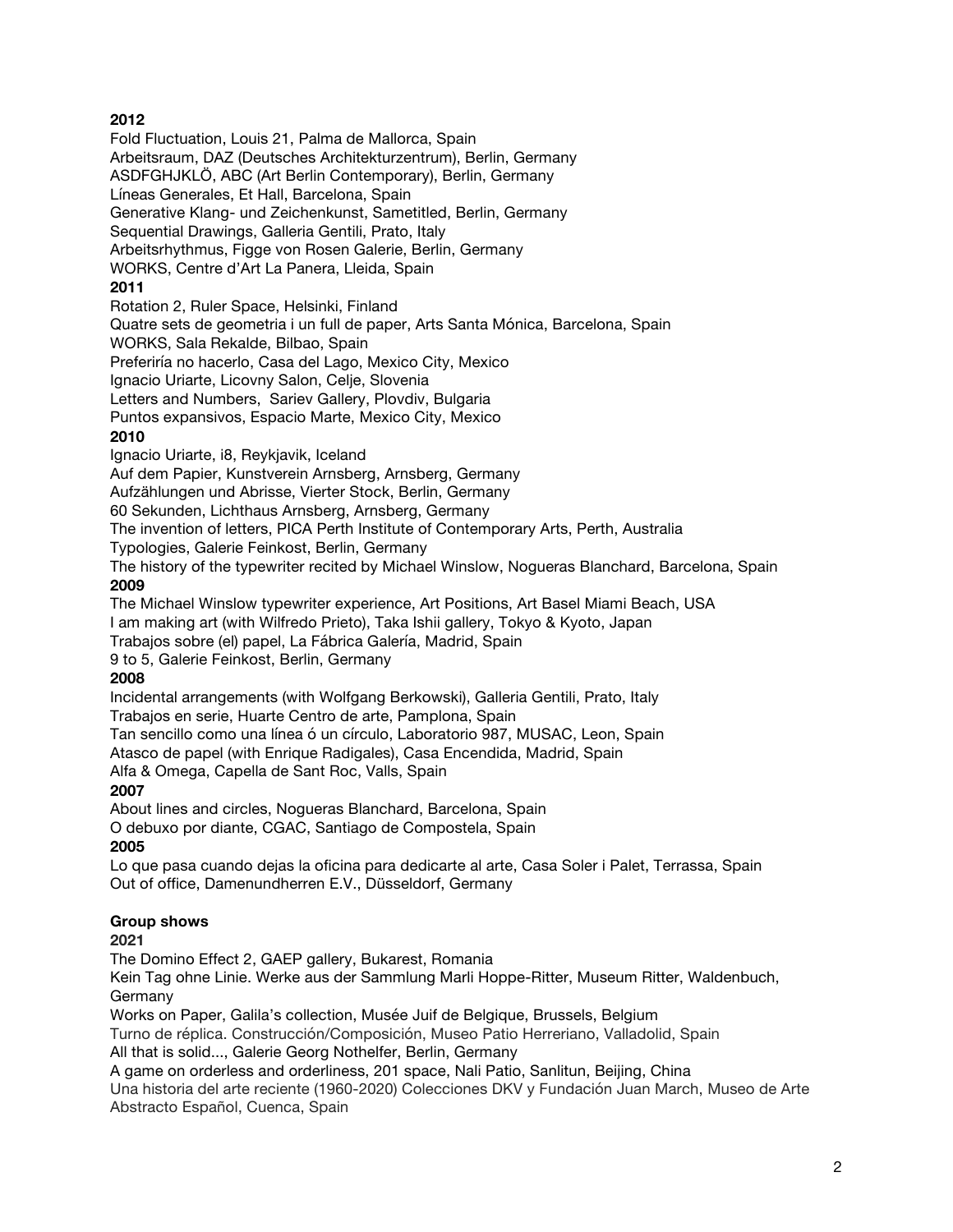### **2020**

The Domino Effect, GAEP, Bucharest, Romania Grand Opening, Galerie Rolando Anselmi, Rome, Italy Papier sculptural, Verein für aktuelle Kunst Ruhrgebiet, Oberhausen, Germany Km 0: actividades de repliegue, Espacio Cruce, Madrid, Spain Das Blatt, Curated Affairs, Düsseldorf, Germany (online) Neu aufgestellt, Kunstmuseum Villa Zanders, Bergisch Gladbach, Germany Étude, Aranya Art Center, Qinuhangdao, China Den Zufall ordnen, Kaiser Wilhelm Museum, Krefeld, Germany Wieder und Wieder, Deutsche Gesellschaft für christliche Kunst, Munich, Germany **2019** Drawing Positions, Centro de Arte Caja de Burgos CAB, Burgos, Spain Speaking Images, Fluentum, Berlin, Germany Drawing Wow, BcmA, Berlin, Germany Between Them: An Installation composed of Drawings, Holsfeldt Gallery, San Francisco, USA A Day´s Work, Stiftung für konzeptuelle Kunst, Soest, Germany Nine Qwerty Bells. Fiction for live voice, Whitechapel Gallery, London, Great Britain A Whitespace Odyssey, White Space Beijing, Beijing, China **2018** Plou, Neva, Pinta, Sala Trinitaris, Vilafranca del Penedés, Spain Mensaje de arecibo 2074, Etopía Centro de Arte y Tecnología, Zaragoza, Spain Soñando una posibilidad, Fundación Vila Casas, Barcelona, Spain Measurements, Société, Brussels, Belgium Black Garden (20 mg de fluoxetina al día, L21, Palma de Mallorca, Spain Dark was the night. Works from the Artists-in-Residence, CCA Andratx, Mallorca, Spain The Reconfigured Landscape, Centro Botín, Santander, Spain Die Zahl als Chiffre in der Kunst, DZ Bank Kunstsammlung, Frankfurt am Main, Germany Germany is not an island, Bundeskunsthalle Bonn, Germany Horizonte de sucesos, OTR, Madrid, Spain La perspectiva esencial, Centro de arte Alcobendas, Madrid, Spain Borderline Relation, Eastwards Prospectus, Bucarest, Romania Out of office. Büro-Kunst oder Das Büro im Museum, Städtische Galerie Bietigheim-Bissingen, Germany Flatland, Nogueras Blanchard, Barcelona, Spain **2017** Every cult its Castle, Sammlung Philara at Spinnerei Leipzig, Germany K.I. – Künstliche Intelligenz, CRONE, Vienna, Austria Conversation Piece, La Galleria Nazionale, Rome, Italy Art and Alphabet, Kunsthalle Hamburg, Hamburg, Germany FORMASOBREFONDO, Proyectos Monclova, Mexico City, Mexico Punto de Partida, Ana Mas Projects San Juan, Puertorico Conversation\_Piece, La Galleria Nazionale, Rome, Italy Tempo líquido, Arquipélago Centro de artes contemporaneas, The Azores, Portugal Social Geometrism, Kunst am Spreeknie, Berlin, Germany Out of Office. Büro-Kunst oder Das Büro im Museum, Museum für konkrete Kunst, Ingolstadt, Germany Loom Gallery Biennale, Loom Gallery, Milan, Italy **2016** Immer.Wieder – Prozess und Wiederholung in der Kunst, Kunstverein Pforzheim, Germany Concret, nationalmuseum, Berlin, Germany Q&A, MunichRe, Munich, Germany Cut, Folded, Pressed & Other Actions, David Zwirner, New York, USA 3/1/1, Zak Branicka, Berlin, Germany In correspondance with the drawing, Michael Fuchs, Berlin, Germany Achtung Kulturgut, Die Sammlung Kunst aus Papier, Städtische Galerie Villa Zanders, Bergisch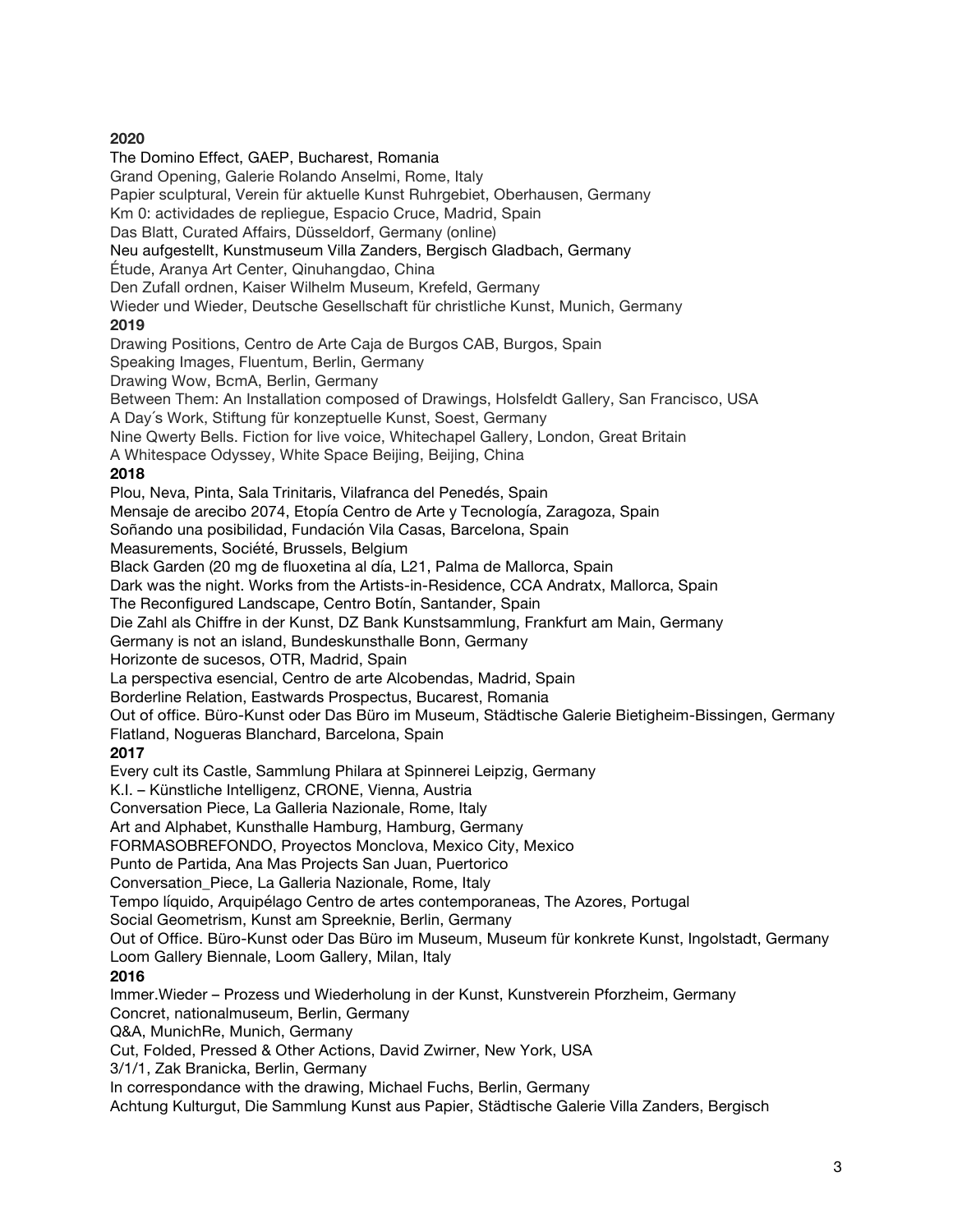Gladbach, Germany

EchtZeit – Die Kunst der Langsamkeit, Kunstmuseum Bonn, Germany Point to Line, Jewelvary Art and Boutique, Shanghai, China Disfonías, Centro Párraga, Murcia, Spain Forjando el espacio, Colección DKV, Museo del Patrimonio Municipal, Málaga, Spain Let them draw, Sariev Gallery, Plovdiv, Bulgaria Modelos Posibles, OTR, Madrid, Spain Equilibrium, LOOM Gallery, Milano, Italy **2015** Grafización: Bocetos, mapas y partituras: representaciones gráficas para la Interpretación, Espacio Trapézio, Madrid, Spain Meditaremos em silêncio a diferença entre nós, Nogeuras Blanchard, Madrid, Spain Office Space, Yerba Buena Center for the Arts, San Francisco, USA Plou, neva, pinta, Centre d'art La Panera, Lleida, Spain Ri-pensare il medium: il fantasma del disegno, Casa Masaccio Valdamo, Italy Drawing – The bottom line, S.M.A.K. Ghent, Belgium Take part – Sammlung Schroth, VSU Saarbrücken, Germany Especies de Espacio, MACBA, Barcelona, Spain Ceramics and Graphite, Chert, Berlin, Germany Fuera de Lugar, Design HUB, Barcelona, Spain Drawing Now, Albertina Museum, Vienna, Austria Listening to the Lines, Maison Hermès, Tokyo, Japan Oeuvres, Gallery Slewe, Amsterdam, Netherlands Á maquina de escribir, Colección Sirvent, Casa das Artes, Vigo, Spain The Future of Memory, Kunsthalle Wien, Vienna, Austria A man walks into a bar, Me Collectors Room, Berlin, Germany **2014** Dibujo contemporáneo en la colección DKV, DA2, Salamanca, Spain Collective Collection, BBB centre d'art, Toulouse, France Pencil / Line / Eraser, Carroll Fletcher, London, Great Britain Kunst nach 1945, Lenbachhaus, Munich, Germany A Private View präsentiert: Die Rocca Stiftung, Autocenter, Berlin, Germany Contratiempos, Fundación La Caixa, Barcelona, Spain das Büro / Interferenzen zwischen Kunst- und Wissensraum, Universität zu Köln, Cologne, Germany Playtime, Lenbachhaus, Munich, Germany This Page intentionally Left Blank, Akbank Sanat, Istanbul, Turkey Tiempos Abiertos, Colección Artium, DA2, Salamanca, Spain Rumor… historias decoloniales en la Colección "La Caixa", Fundación La Caixa, Barcelona, Spain Una pausa para reflexionar, MUSAC, León, Spain **2013** Analog, BlainSouthern, Berlin, Germany 9915 Miradas íntimas. Dibujos de maestros modernos y contemporáneos en colecciones privadas españolas, Fundación Mercedes Calles – Carlos Ballestero, Cáceres, Spain Fabula Muta, Casa Massacio, San Giovanni Valdamo, Italy Not yet titled. Neu und für immer im Museum Ludwig, Museum Ludwig, Cologne, Germany Regrese Mañana, Estudio Abierto, MAZ, Zapopan, Mexico El teatro del arte. Colección La Caixa, CAB, Burgos, Spain Lines / Linien, Kunsthaus Dresden, Dresden, Germany Works on Paper, i8, Reykjavik, Iceland Schönheit der Mathematik, Kulturstiftung Schloss Agathenburg, Germany Trait Papier II Ein Essay zur Zeichnung der Gegenwart, Kunsthalle Palazzo, Liesthal, Switzerland (IM)MATERIAL LABOUR, Art Exchange, Colchester, Great Britain Episode 0: Introducing Insitu, Berlin, Germany

Voyages Intèrieur, Maison Particulière, Brussels, Belgium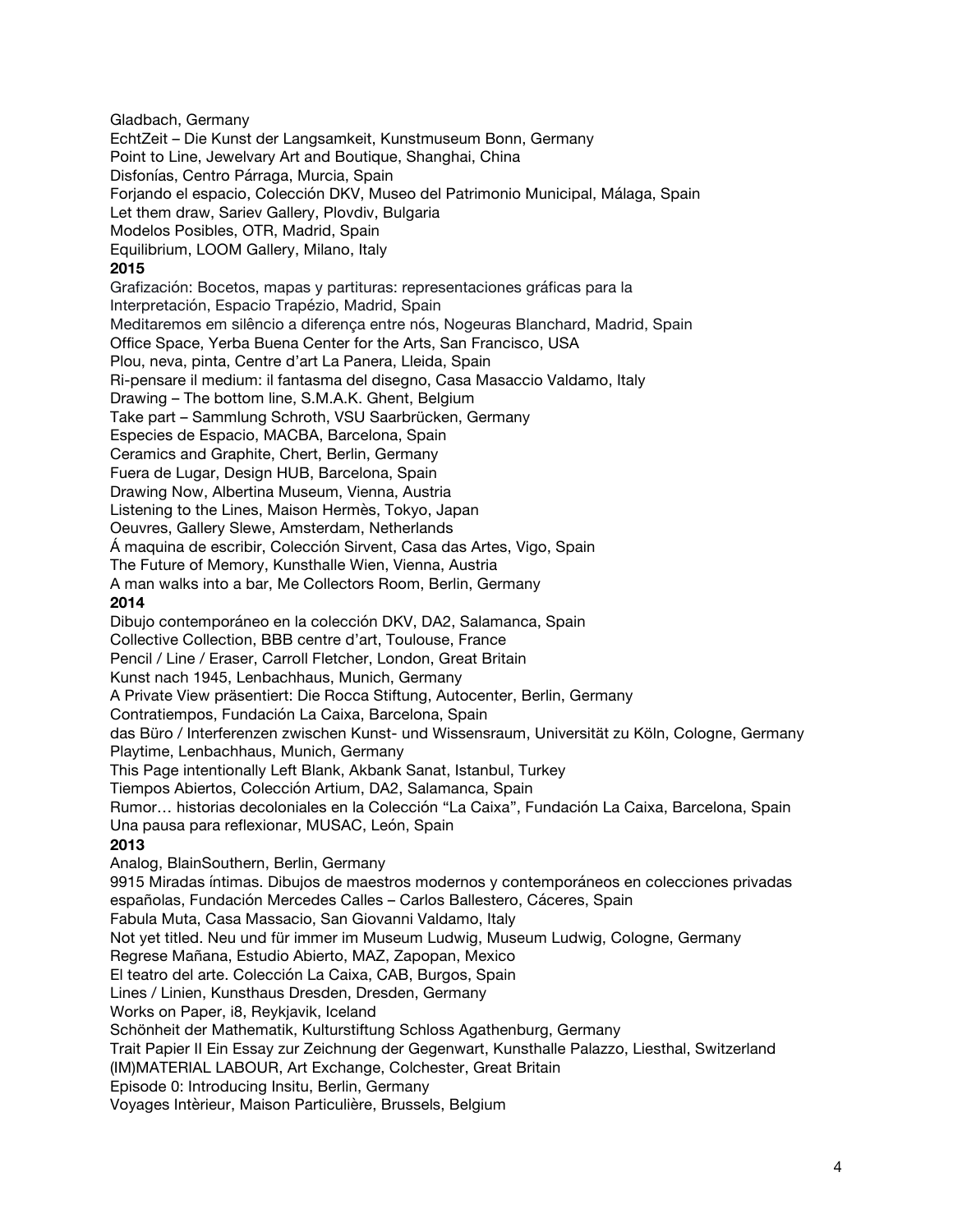For my Eyes only, VJP of Contemporary Art and Design, UGM Maribor Art Gallery, Maribor, Slovenia System und Sinnlichkeit, Kupferstichkabinett, Berlin, Germany Drawing Up!, Josée Bienvenu Gallery, New York City, USA Art Mòbil, Arts Santa Mónica, Barcelona, Spain Tools of Distorted Creativity, Transmediale, Haus der Kulturen der Welt, Berlin, Germany Analogital, UMOCA (Utah Museum of Contemporary Art), Salt Lake City, USA DIN A33, Louis 21, Palma de Mallorca, Spain Origo (am Nullpunkt des Standpunkts), Kunsthalle Exnergasse, Vienna, Austria **2012** La imagen especular (Tirar del hilo. Colección ARTIUM), ARTIUM, Vitoria, Spain Media-Scape Biennale, HDLU, Zagreb, Croatia Reality Show, Tiziana di Caro, Salerno, Italy Expanded Drawing 012, Casal Solleric, Palma de Mlallorca, Spain Each Memory Recalled Must Do Some Violence To Ist Origins, Undisclosed Location, Utah, USA In the mirror of yourself, ZINK, Berlin, Germany Not by default – Post Internet Art aus Berlin, DAM, Berlin, Germany Video/Choreo, University of Hawaii, Honolulu, USA Hacer el fracaso, Casa Encendida, Madrid, Spain Circuito Berlín 012, Instituto Cervantes, Berlin, Germany PICA Salon, Pearth Insitute of Contemporary Art, Pearth, Australia Cantastoria, Utah Museum of Contemporary Art, Salt Lake City, USA Sammlung Schroth, Kloster Wedinghausen, Arnsberg, Germany Trait papier, un essai sur le dessin contemporain, Musée des beaux-arts, La Chaux-de-Fonds, **Switzerland** Nymphius Projekte at CCAndratx, Mallorca, Spain Unterm Strich. Abstract works on paper, Figge von Rosen Galerie, Cologne, Germany FAX, Utah Museum of Contemporary Art, Salt Lake City, USA one and the other are another, Ludlow 38, New York City, USA Sobrescrituras, OTR Espacio de Arte, Madrid, Spain Letter, Institute for Neo Connotative Action, Detroit, USA **2011** Barcelona Col·lecciona, Fundación Francisco Godia, Barelona, Spain The even covering of the field, FFAR forum för arkitektur, Stockholm, Sweden Travesías, La Lonja, Alicante, Spain All work and no play, Galerie Mikael Andersen, Berlin, Germany Resonance: Looking for Mr. McLuham, Pratt Manhattan Gallery, New York City, USA O´Clock - Design del tempo Tempo del Design, Triennale Design Museum, Milano, Italy La Qüestió del Paradigma. Genealogies de l'emergència en l'art contemporani a Catalunya, La Capella, Barcelona, Spain It´s a wonderful life, Collectors Comtemporary, Singapore Die Linie überschreiten, Westwendischer Kunstverein, Gartow, Germany Laws and Sausage, Nationalmuseum, Berlin, Germany Die Linie überschreiten, Schau Fenster, Berlin, Germany Sparta, Circolo Aternino / Piazza Garibaldi / Galleria White Project, Pescara, Italy The art and math of the fold, FTC, Berlin, Germany A historia escrita á máquina, Fundación Cidade da Cultura de Galicia, Santiago de Compostela, Spain Travesías, Ses Voltes - Fundació Palma Espai d'Art, Palma de Mallorca, Spain Patterns of the mind - Turku Biennial, Aboa Vetus & Ars Nova Museums, Turku Biennial, Turku, Finland La Qüestió del Paradigma. Genealogies de l'emergència en l'art contemporani a Catalunya, Centre d´Art La Panera, Lleida, Spain Destino/Zielort Berlin, Studio 1 Bethanien, Berlin, Germany Space Oddity, Kunsthalle CCA Andratx, Mallorca, Spain Invocation of the blank page, NICC, Antwerp, Belgium A Painting Show, Autocenter, Berlin, Germany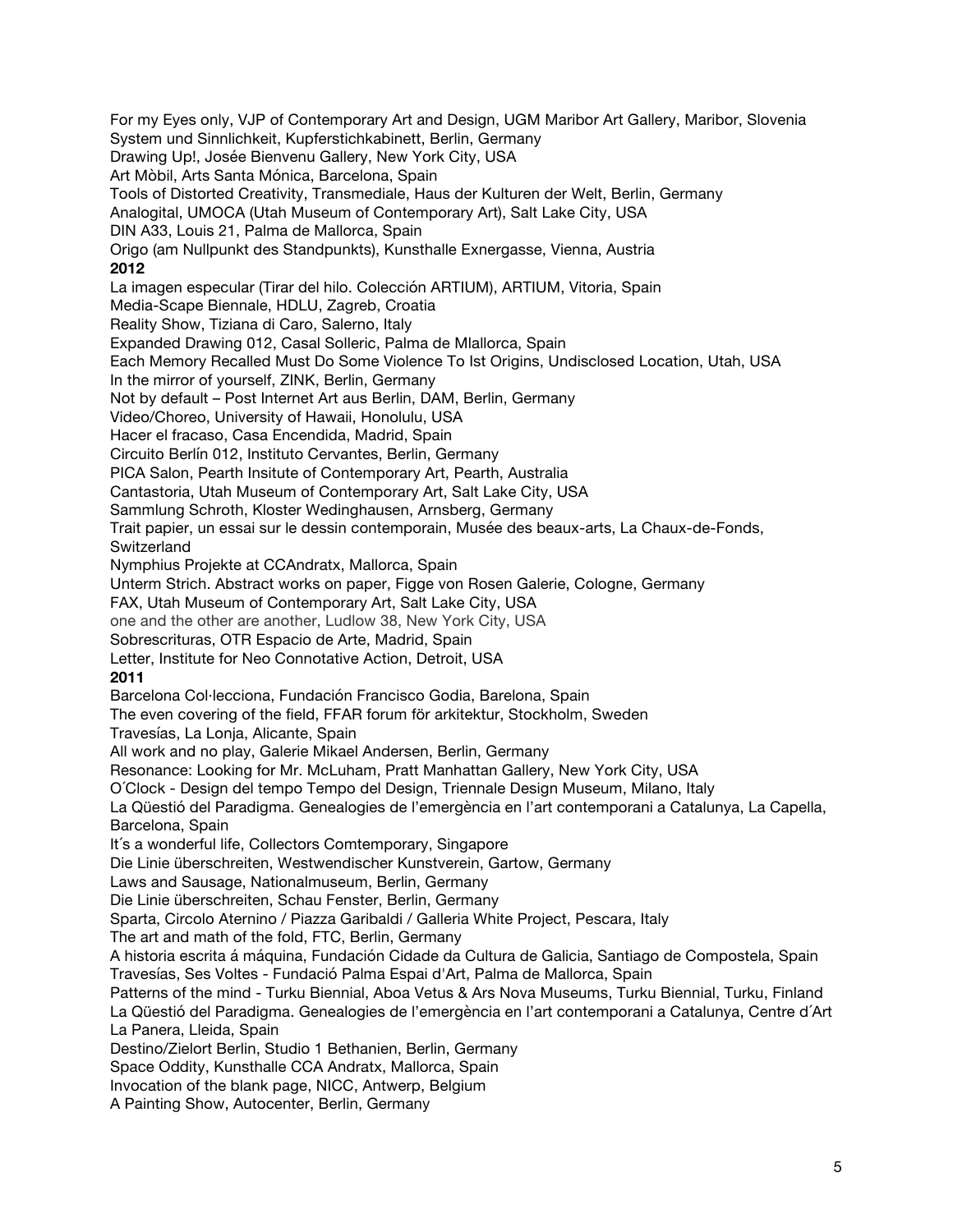The fold, Proje4L/Elgiz Museum of Contemprary Art, Istanbul, Turkey Curator Battle I, Grimm Museum, Berlin, Germany Remnants in documentation, General Store for Contemporary Art, Sydney, Australia Imatges a Contratemps, Museo de Granollers, Granollers, Spain Invocations of the blank page, Spike Island, Bristol, Great Britain **2010** The Winter Show, I8, Reykjavik, Iceland World is Work, Kwadrat, Berlin, Germany Jahresgabenausstellung, Kunstverein Arnsberg, Arnsberg, Germany Feinkost Triennale, Galerie Feinkost, Berlin, Germany Tentative d'expansion d'un lieu parisien (cinq exercices de dessin), Mor Charpentier, Paris, France ING Discerning Eye, The Mall galleries, London, Great Britain The Cutting Edge, Galeria Valle Ortí, Valencia, Spain Courier, University Art Museum, Albany, New York State, USA During Office Hours, VGF, Berlin, Germany Breaking Windows, Galerie Feinkost, Berlin, Germany Art-O-Rama, Marseille, France Heimliche Helden, Buckminster Fuller Dome, Vitra Design Museum, Weil am Rhein, Germany Videodrome, Autocenter, Berlin, Germany The kindness of Cronies, Homework, Berlin, Germany Drawing Time, FRAC Lorraine, Galeries Poirel, Nancy, France Available Works, .HBC, Berlin, Germany The Atrocity Exhibition, Galerie Feinkost, Berlin, Germany Itinerarios 2008/2009, Fundación Marcelino Botín, Santander, Spain **2009** Zeigen, Temporäre Kunsthalle Berlin, Berlin, Germany La vida en este lado, Espacio Líquido, Gijón, Spain El tiempo que venga, ARTIUM, Vitoria, Spain Huésped - Colección del MUSAC en el Museo Catagnino y Macro, Rosario, Argentina 25 obras, 17 artistas, 4 relatos, Centre d´Art la Panera, Lerida, Spain Zweckgemeinschafft, Micamoca, Berlin, Germany Desdibujados, Fundación Botí, Córdoba, Spain 28th biennial of graphic arts, Skuc Gallery, Liubliana, Slovenia Huésped - Colección del MUSAC en el MNBA, Buenos Aires, Argentina Print Matters, Global Gallery, Sidney, Australia Sleeper, Brown Gallery, London, Great Britain Back to the future, Coma, Berlin, Spain Collezione FRAC Piemonte, Cittadellarte – Fondazione Pistoletto, Biella, Italy How to work better. Das Büro im Atelier, Intershop Tower, Jena, Germany **2008** Uno + Uno, Multitud, Doméstico, Madrid, Spain Der Autorität, Kunstverein Arnsberg, Arnsberg, Germany Copy-Fans a Copy-Vic, Copy-Vic, Barcelona, Spain El papel del artista, Doméstico, Madrid, Germany Deleted Scenes, Galerie Feinkost, Berlin, Germany Crazycurators Biennale II, Bratislava, Slovakia Nuova Collezione del Frac Piemonte, Centro Culturale Cittadella, Boves, Italy Fullscreen, Foro Artistico - International Media Art Forum, Hannover, Germany Workflow – junge Videokunst in der DASA, Deutsche Arbeitsschutzausstellung, Dortmund, Germany Tilted Balance, Collectors Contemporary, Singapore The practice of Everyday Life, Galerie Feinkost, Berlin, Germany 13. Marler Video-Kunst-Preis, Skulpturenmuseum Glaskasten, Marl, Germany Michel de Certeu, Centre d´art contemporain AUOI, Grenoble, France 6ª Bienal de arte 'Leandre Cristòfol', La Panera, Lerida, Spain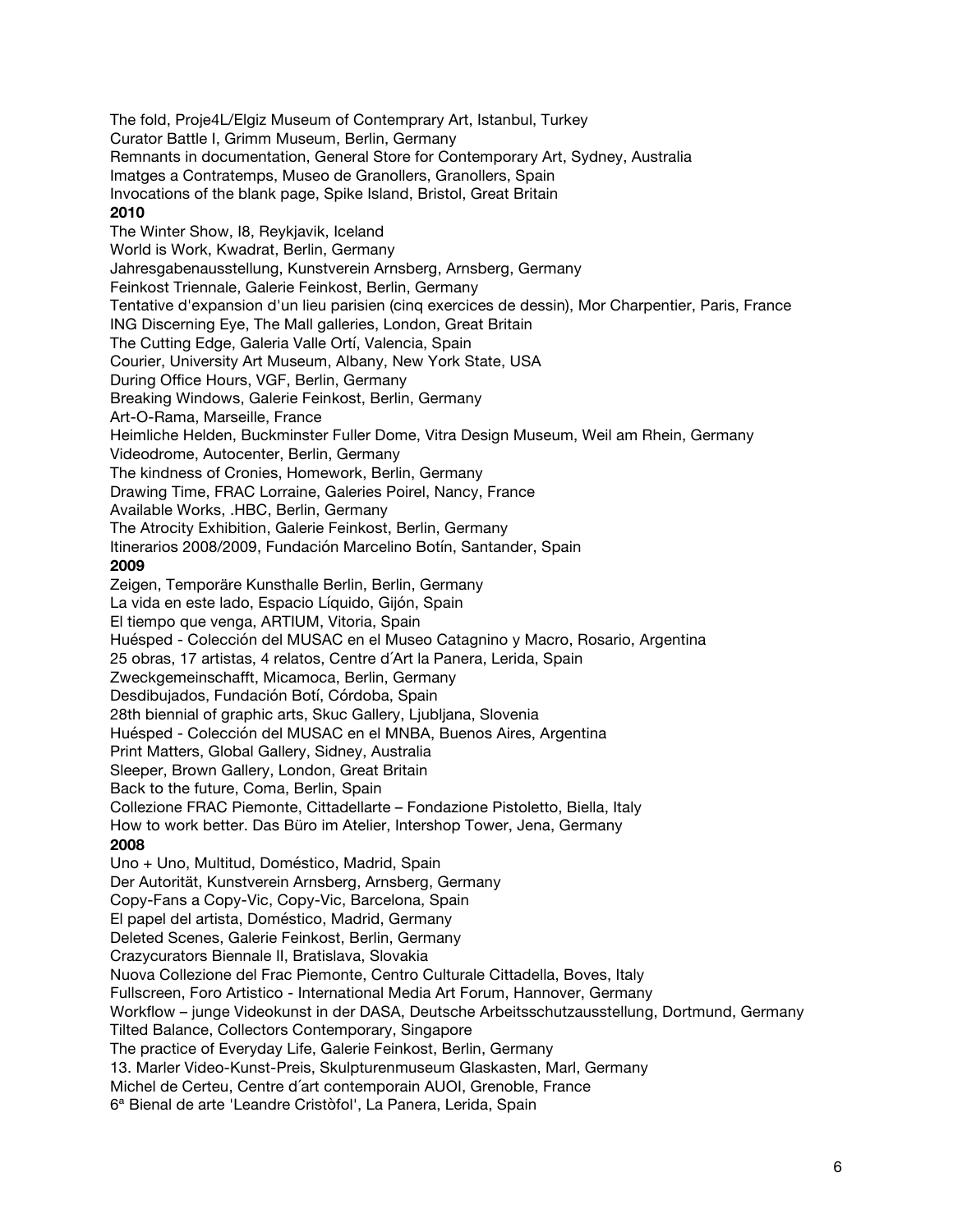1ª Mostra della nuova collezione FRAC Piemonte, Arca, Chiesi di San Marco, Vercelli, Italy Oggetti Smarritti, Galleria Gentili, Prato, Italy Vídeo a la carta 2, Galería DF, Santiago de Compostela, Spain Premis Ciutat de Palma 'Antoni Gelabert' d'Arts Plàstiques, Casal Solleric, Mallorca, Spain **2007** Nogueras Blanchard - Thermal comfort, Artnews projects, Berlin Existencias, MUSAC, Leon, Spain Paisajismos Land Scapes, Espacio Abisal, Bilbao, Spain Exposició Final PO\_4 Oficina, Sala Muncunill, Terrassa, Spain Mirador 07, Intermediae/Matadero, Madrid, Spain XLIV Certamen internacional de artes plásticas, Museu de Pollença, Mallorca, Spain PO\_4 en Bayonne, Estudio de Samuel Labadie, Bayonne, France Temperatura ambient - Premi Miquel Casablancas, Can Fabra, Sant Andreu – Barcelona, Spain Artefactos y decibelios, Sala Can Felipa, Barcelona, Spain Premis Ciutat de Palma Antoni Gelabert d'Arts Plàstiques, Mallorca, Spain Premio joven, Universidad Complutense, Madrid, Spain **2006** Bienal de Vic, Col.legi d'Aparelladors, Vic – Tarragona, Spain CMYK: un proyecto de exposiciones latentes, Sala Can Felipa, Barcelona, Spain Born 2, Galería Casa Born, Antequera, Spain Poblenou Obert, Hangar, Barcelona, Spain Off-loop, Galería dels Àngels and Sala d´Estar, Barcelona, Spain **2005**  La ciutat desitjada, Hangar, Barcelona, Spain Se busca, Hangar, Barcelona, Spain Living landscape, West Cork Arts Center, Skibbereen, Irland Explorando lo próximo, Sala Can Felipa, Barcelona, Spain In my mind´s eye, Sala d'Estar. Barcelona, Spain Hangar en Pandemolden, Sala Pandemolden, Santander, Spanien **2004**  4ª Bienal de Vic, Casino, Vic, Spain

L'estat de les estructures, Hangar, Barcelona, Spain

Arqueologies Efímeres, Sala Can Felipa, Barcelona, Spain

Bromas en Serio, Hangar, Barcelona, Spain

## **Workshops**

2017 Big Draw, Blueproject Foundation, Barcelona, Spain

2015 Excel Art Workshop, Hermés Japan headquarters, Beijing, Japan

2010 Scribble – the unbearable lightness of scribbling, Municipal Library, Arnsberg, Germany

2010 Scribble seminar, Otras cosas de Villarosas, Barcelona, Spain

2009 Seminar on the square for employees of the city´s Culture and Sports Deparmtent, Sassari, Italy

2008 Coral Terpsícore sings the Windows startup and shutdown melody, Valls, Spain

2007 Sculpture workshop for employees of the public library, Terrassa, Spain

2007 Seminar on the line for employees of the city´s Culture and Sports Department, Terrassa, Spain

2005 Office art workshop for employees of the public library Skibbereen, Ireland

### **Screenings**

2016 El Poder de la Palabra, Centro Cultural de España, Lima, Peru

2013 Videoabend, galerie januar, Verein zur Förderung junger Kunst, Bochum, Germany

- 2012 Eloge de Brut, Festival Chhhhhut, La Compagnie, Marseille, France
- 2012 LOOP, Barcelona, Spain
- 2012 In the Shadow of the Sun, Kino Babylon, Berlin, Germany
- 2011 Nuit Blanche, Les Trinitaires, Metz, France
- 2011 Of Birds and Wires, ShiftFestival, Haus für Elektronische Künste, Basel, Switzerland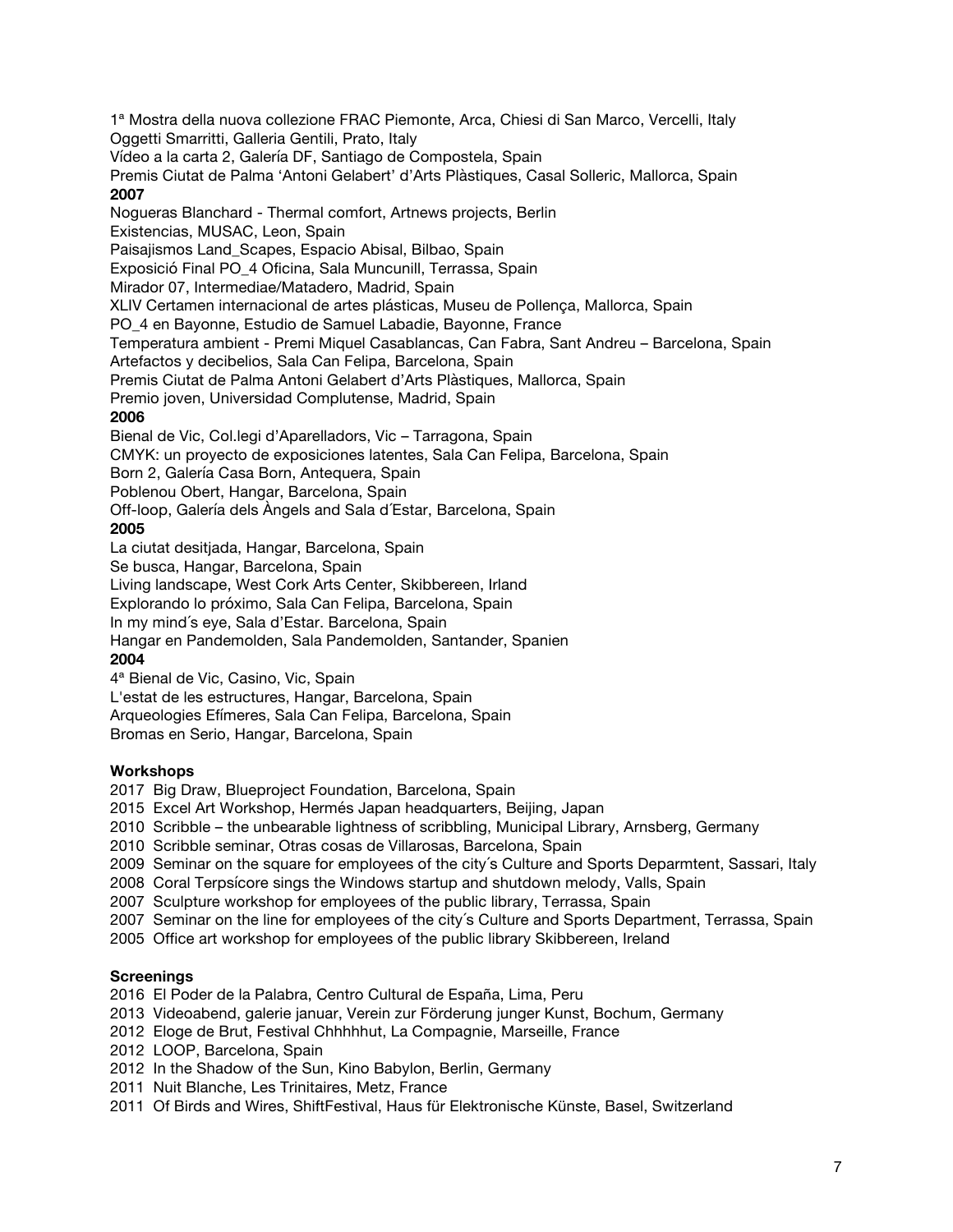2010 FID, 21ème festival international de documentaire du Marseille, Marseille, France

2010 Enlace 48 Cal Cego, Museo Nacional Centro de Arte Reina Sofía, Madrid, Spain

2010 2. AllArtNow Festival, Goethe Institut, Damascus, Siria

- 2009 P.A.L. (Línea de Acción Permanente), Contemporary 09, Pamplona, Spain
- 2009 Sztuka Nowych Mediów, Akademia Sztuk Pieknych, Lodz, Poland
- 2009 13. Marler Videokunst-Preis, ZKMax, Munich, Germany
- 2009 Archivo de creadores de la comunidad de Madrid, Matadero & ARCO, Madrid, Spain
- 2008 Cosmopolitan Barcelona, Dia Art Foundation & The Hispanic Society, Nex York, USA
- 2008 Lingüísticas de la imagen, Casa Asia Barcelona & CIGE art fair, Beijing, China

#### **Artist books and solo catalogues**

- 2020 Raumteilungen, Philipp von Rosen Galerie, Cologne, Germany
- 2020 Secuencias, Sala Polvorín La Ciudadela, Pamplona, Spain
- 2020 Den Zufall ordnen, Kunstmuseen Krefeld, Germany
- 2019 Verwaltungstakte, Kunstmuseum Reutlingen Konkret, Reutlingen, Germany
- 2017 Form und Farbe Analyse und Synthese, Philipp von Rosen Galerie, Cologne, Germany
- 2013 Four Four, Automatic Books, Venice, Italy
- 2013 Line of Work, The Drawing Center, New York City, USA
- 2012 Three Hundred Sixty, Automatic Books, Venice, Italy
- 2011 Four Geometry Sets, The Flames, Barcelona
- 2011 Works, Sala Rekalde, Bilbao & Centre d'Art La Panera, Lleida, Spain
- 2011 11 forms, Celje Centre of Contemporary Art Centre & Impress, Celje, Slovenia
- 2009 An expansion followed by a contraction, Onestar Press, Paris, France
- 2008 Alfa & Omega, Museu de Valls, Tarragona, Spain

#### **Prices & grants**

- 2021 Neustart Kultur, Stiftung Kulturwerk der VG-Bildkunst
- 2020 Sonder-Stipendium der Senatsverwaltung für Kultur und Europa, Kulturpojekte Berlin, Germany
- 2020 Premio de Adquisición Universidad Nebrija, Madrid, Spain
- 2019 Pollock Krasner Foundation grant, New York, USA
- 2017 Residency at CCA Andratx, Mallorca, Spain
- 2014 Shifting Art Foundation, Los Angeles, USA
- 2013 Arbeitsstipendium Stiftung Kunstfonds, Bonn, Germany
- 2011 GAC award for the best gallery exhibition in 2010, Barcelona, Spain
- 2008 Crazy Curators Award, Bratislava Biennial, Slowakia
- 2008 Fundación Marcelino Botín production grant for visual arts, Santander, Spain
- 2007 CAM project grant for visual arts, Alicante, Spain
- 2006 international art price 'Born 2', Galería Casaborne, Antequera, Spain
- 2006 MUSAC production grant, Leon, Spain
- 2004 2006 Artist in residency at Hangar, Barcelona, Spain

#### **Public collections**

MUSAC, León, Spain ARTIUM, Vitoria, Spain Fundación Marcelino Botín, Santander, Spain Fundación Barrié, La Coruña, Spain Fundación Helga de Alvear, Cáceres, Spain Colección del Banco de España, Madrid, Spain Colección La Caixa, Barcelona, Spain Colección La Panera, Lleida, Spain Colección CAM, Alicante, Spain Colección DKV Arte y Salud, Spain Colección Meana Larrueca, Madrid, Spain